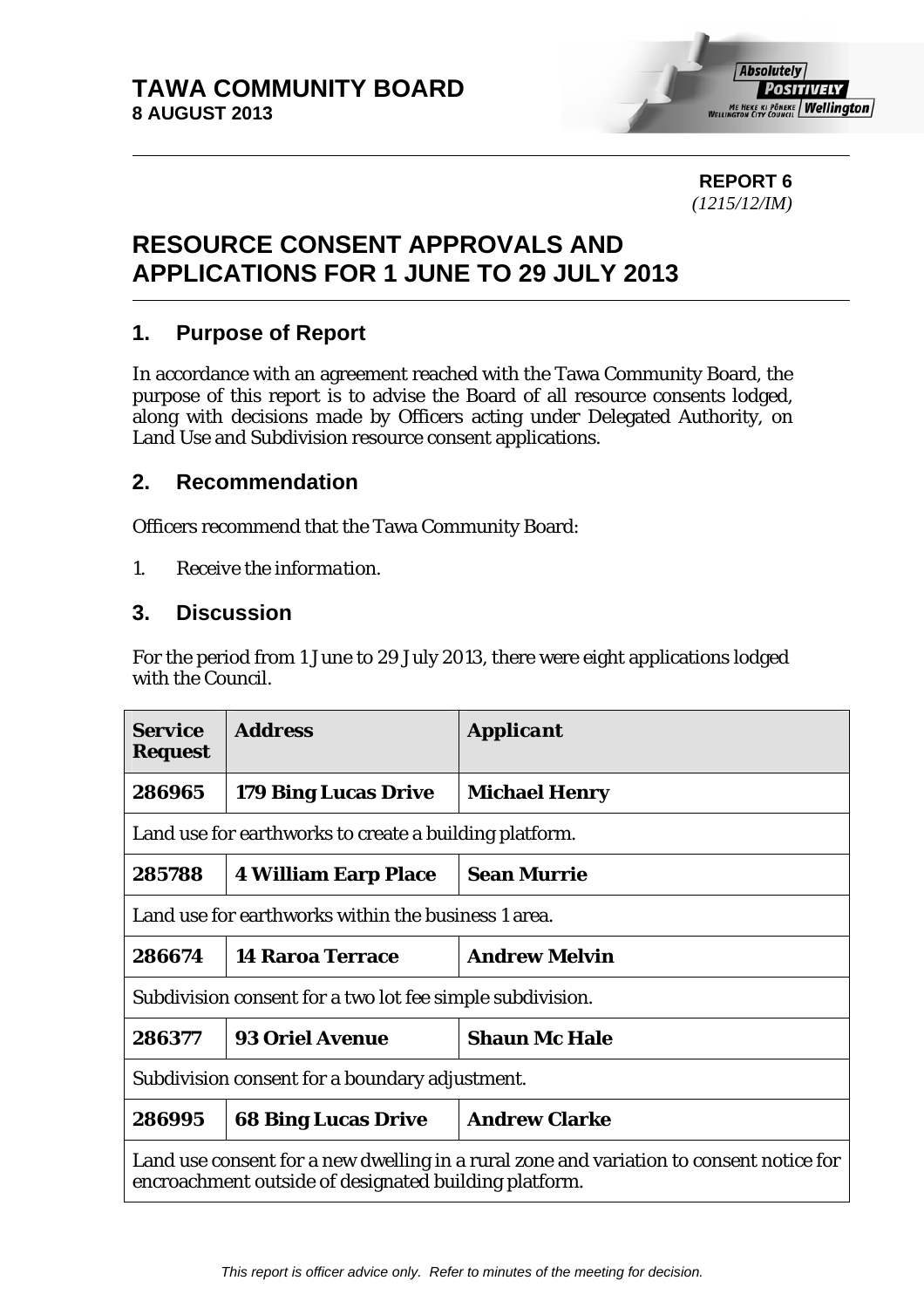| <b>Service</b><br><b>Request</b>                                                            | <b>Address</b>             | <b>Applicant</b>                     |  |  |
|---------------------------------------------------------------------------------------------|----------------------------|--------------------------------------|--|--|
| 285242                                                                                      | <b>7 McLellan Street</b>   | <b>Wendy Marr &amp; Robert Pavan</b> |  |  |
| Subdivision and land use consent for a two lot fee simple subdivision and new<br>dwellings. |                            |                                      |  |  |
| 285650                                                                                      | <b>74 Bing Lucas Drive</b> | <b>John Sherborne</b>                |  |  |
| Land use consent for relocation of a building platform.                                     |                            |                                      |  |  |
| 285609                                                                                      | <b>7 Duncan Street</b>     | <b>David Boot</b>                    |  |  |
| Subdivision consent for a four lot fee simple subdivision.                                  |                            |                                      |  |  |

For the period from 1 June to 29 July 2013, there were eleven applications approved under delegated authority.

| <b>Service</b><br><b>Request</b>                                                                                                                 | <b>Address</b>             | <b>Applicant</b>                     |  |  |
|--------------------------------------------------------------------------------------------------------------------------------------------------|----------------------------|--------------------------------------|--|--|
| 284157                                                                                                                                           | <b>74 Bing Lucas Drive</b> | <b>John Sherborne</b>                |  |  |
| Change of condition relating to a consent notice.                                                                                                |                            |                                      |  |  |
| 286674                                                                                                                                           | <b>14 Raroa Terrace</b>    | <b>Andrew Melvin</b>                 |  |  |
| Subdivision consent for a two lot fee simple subdivision.                                                                                        |                            |                                      |  |  |
| 286377                                                                                                                                           | <b>93 Oriel Avenue</b>     | <b>Shaun Mc Hale</b>                 |  |  |
| Subdivision consent for a boundary adjustment.                                                                                                   |                            |                                      |  |  |
| 286995                                                                                                                                           | <b>68 Bing Lucas Drive</b> | <b>Andrew Clarke</b>                 |  |  |
| Land use consent for a new dwelling in a rural zone and variation to consent notice for<br>encroachment outside of designated building platform. |                            |                                      |  |  |
| 285242                                                                                                                                           | <b>7 McLellan Street</b>   | <b>Wendy Marr &amp; Robert Pavan</b> |  |  |
| Subdivision and land use consent for a two lot fee simple subdivision and new<br>dwellings.                                                      |                            |                                      |  |  |
| 283781                                                                                                                                           | <b>4 Rangatira Road</b>    | <b>David Barnes</b>                  |  |  |
| Subdivision consent for a two lot fee simple subdivision.                                                                                        |                            |                                      |  |  |